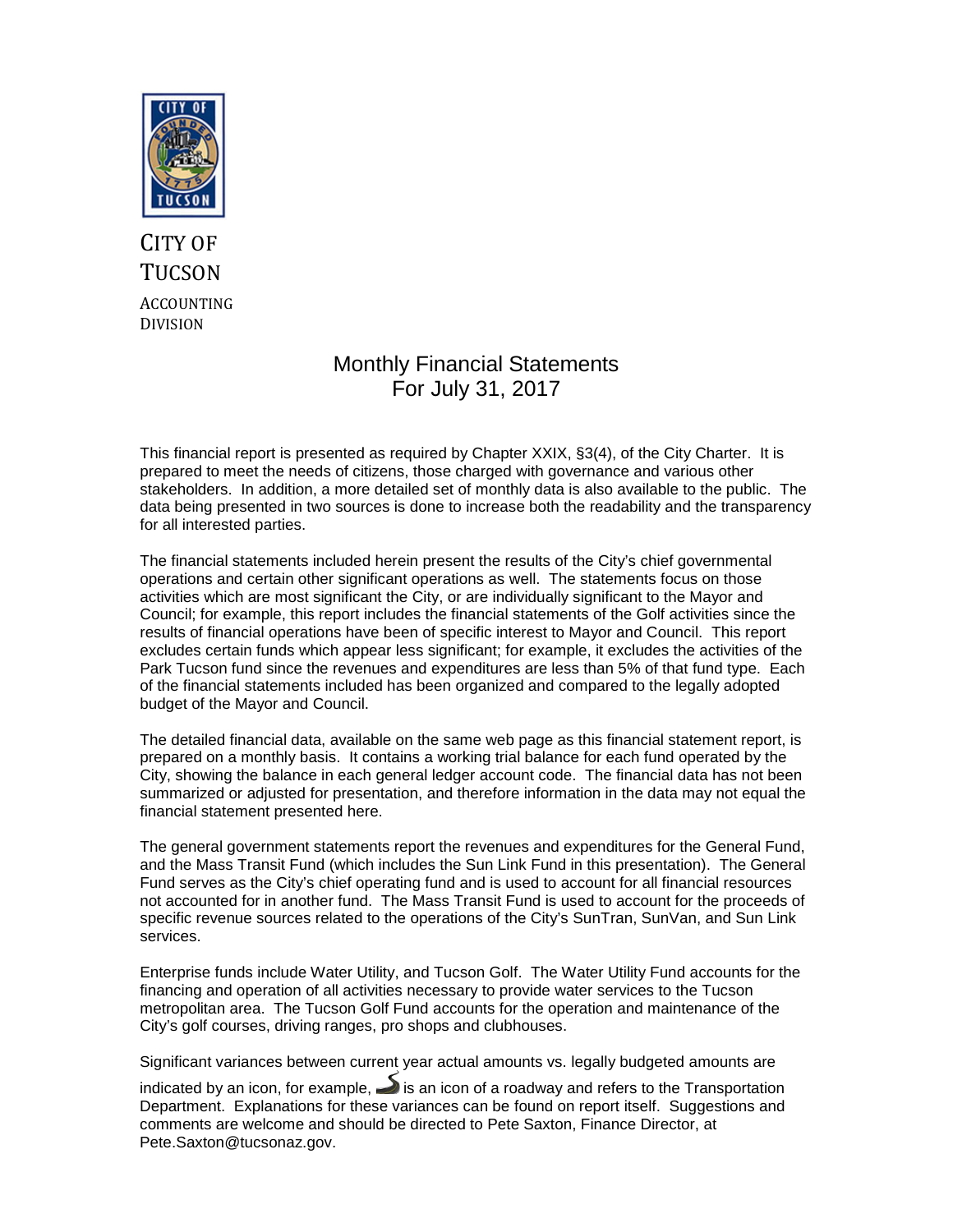# General Fund For the period July 1, 2017 through July 31, 2017



| <b>Revenues</b>                     | <b>YTD Actuals</b><br>(in millions) | <b>YTD Actuals</b><br>Graphed | % of Prorated (Y-<br>T-D) Budget | <b>Expenditures by Dept</b><br>for Operations | <b>YTD Actuals</b><br>(in millions) | <b>YTD Actuals</b><br>Graphed | % of Prorated (Y<br>T-D) Budget |
|-------------------------------------|-------------------------------------|-------------------------------|----------------------------------|-----------------------------------------------|-------------------------------------|-------------------------------|---------------------------------|
| <b>Primary Property Taxes</b>       | \$0.2                               |                               | 16.4%                            | <b>Mayor and Council</b>                      | \$0.1                               |                               | 66.5%                           |
| <b>Business Privilege Tax</b>       | \$15.5                              |                               | 93.4%                            | City Manager                                  | \$0.2                               |                               | 45.5%                           |
| <b>Other Local Taxes</b>            | $53.7$ $\Box$                       |                               | 85.6%                            | Housing & Community Developmen                | \$0.0                               |                               | 22.4%                           |
| <b>Contributions and Subsidies</b>  | \$1.1                               |                               | 192.5%                           | Finance                                       | \$0.4                               |                               | 65.5%                           |
| State-Shared Income Tax             | \$5.5                               | $\sim 100$                    | 98.5%                            | City Attorney                                 | \$0.4                               |                               | 63.6%                           |
| <b>State-Shared Sales Tax</b>       | 54.2                                |                               | 101.1%                           | Procurement                                   | \$0.3                               |                               | 109.2%                          |
| State Auto Lieu Tax                 | \$1.8                               |                               | 87.3%                            | City Court                                    | \$0.5                               |                               | 62.5%                           |
| <b>Licenses and Permits</b>         | $$4.4$ $\Box$                       |                               | 175.2%                           | City Public Defender                          | \$0.1                               |                               | 66.5%                           |
| <b>Charges for Current Services</b> | $$2.8$ $\Box$                       |                               | 52.2%                            | <b>City Clerk</b>                             | \$0.3                               |                               | 109.5%                          |
| <b>Miscellaneous Revenue</b>        | \$0.7                               |                               | $42.7\%$ (\$                     | <b>Information Technology</b>                 | \$0.9                               |                               | 51.9%                           |
| Total:                              | \$39.8                              |                               | 90.7%                            | <b>Human Resources</b>                        | \$0.1                               |                               | 61.3%                           |

## Overall Evaluation of Revenues: Overall Evaluation of Expenditures:

The majority of department expenditure totals are below the budgeted values; some are above. Overall, the sum of all general fund expenditures are below current expectations.

|        | <b>YTD Actuals</b><br>(in millions)                 | <b>YTD Actuals</b><br>Graphed | % of Prorated (Y-<br>T-D) Budget | <b>Expenditures by Dept</b><br>for Operations | <b>YTD Actuals</b><br>(in millions) | <b>YTD Actuals</b><br>Graphed | % of Prorated (Y-<br>T-D) Budget |             |  |
|--------|-----------------------------------------------------|-------------------------------|----------------------------------|-----------------------------------------------|-------------------------------------|-------------------------------|----------------------------------|-------------|--|
|        | \$0.2                                               |                               | 16.4%                            | Mayor and Council                             | \$0.1                               |                               | 66.5%                            |             |  |
|        | \$15.5                                              |                               | 93.4%                            | City Manager                                  | \$0.2                               |                               | 45.5%                            |             |  |
|        | \$3.7                                               |                               | 85.6% \$                         | Housing & Community Developmen                | \$0.0                               |                               | 22.4%                            |             |  |
|        | \$1.1                                               |                               | 192.5%                           | Finance                                       | \$0.4                               |                               | 65.5%                            |             |  |
|        | \$5.5                                               |                               | 98.5%                            | City Attorney                                 | \$0.4                               |                               | 63.6%                            |             |  |
|        | \$4.2                                               |                               | 101.1%                           | Procurement                                   | \$0.3                               |                               | 109.2%                           |             |  |
|        | \$1.8                                               |                               | 87.3%                            | City Court                                    | \$0.5                               |                               | 62.5%                            |             |  |
|        | \$4.4                                               |                               | 175.2%                           | City Public Defender                          | \$0.1                               |                               | 66.5%                            |             |  |
|        | \$2.8                                               |                               | 52.2%                            | <b>City Clerk</b>                             | \$0.3                               |                               | 109.5%                           |             |  |
|        | \$0.7                                               |                               | 42.7%                            | <b>Information Technology</b>                 | \$0.9                               |                               | 51.9%                            |             |  |
| Total: | \$39.8                                              |                               | 90.7%                            | <b>Human Resources</b>                        | \$0.1                               |                               | 61.3%                            |             |  |
|        |                                                     |                               |                                  | Planning & Development Serivces               | \$0.3                               |                               | 52.2%                            |             |  |
|        |                                                     |                               |                                  | <b>General Government</b>                     | \$1.5                               |                               | 54.7%                            |             |  |
|        |                                                     |                               |                                  | <b>Police Department</b>                      | \$8.5                               |                               | 63.9%                            |             |  |
|        |                                                     |                               |                                  | Fire Department                               | \$5.2                               |                               |                                  |             |  |
|        |                                                     |                               |                                  | <b>General Services Department</b>            | \$1.7                               |                               | 113.1%                           |             |  |
|        |                                                     |                               |                                  | <b>Environmental Services</b>                 | \$0.1                               |                               | 61.3%                            |             |  |
|        |                                                     |                               |                                  | <b>Transportation Department</b>              | \$0.0                               |                               | 19.5%                            |             |  |
|        |                                                     |                               |                                  | Parks & Recreation                            | \$1.4<br>$\sim 10$                  |                               | 55.3%                            |             |  |
|        |                                                     |                               |                                  | <b>Net Transfers</b>                          | \$3.5                               |                               | 90.8%                            |             |  |
|        |                                                     |                               | <b>Total Operations:</b>         | \$25.7                                        |                                     | 66.0%                         |                                  |             |  |
|        |                                                     |                               |                                  | <b>Expenditures</b><br>for Capital & Debt     |                                     |                               |                                  |             |  |
|        | y significant variances are discussed on next page. |                               |                                  | Debt                                          | \$0.2                               |                               | 9.6%                             | <b>DONE</b> |  |

 $\bullet$  Capital  $\bullet$  0.0%  $\bullet$  50.0  $\bullet$  0.0%  $\bullet$  0.0%

**Total Capital & Debt: \$0.2 7.2%**

Explanations for individually significant variances are discussed on next page.

#### Sources:

"YTD Actuals" are made up of amounts recorded as of the end of the month; any future changes will be reflected in future YTD amounts.

"% of Prorated Budget" is based on a straight line formula for budget expectations (months elapsed / 12 months in the year) applied to total budget and compared to YTD Actuals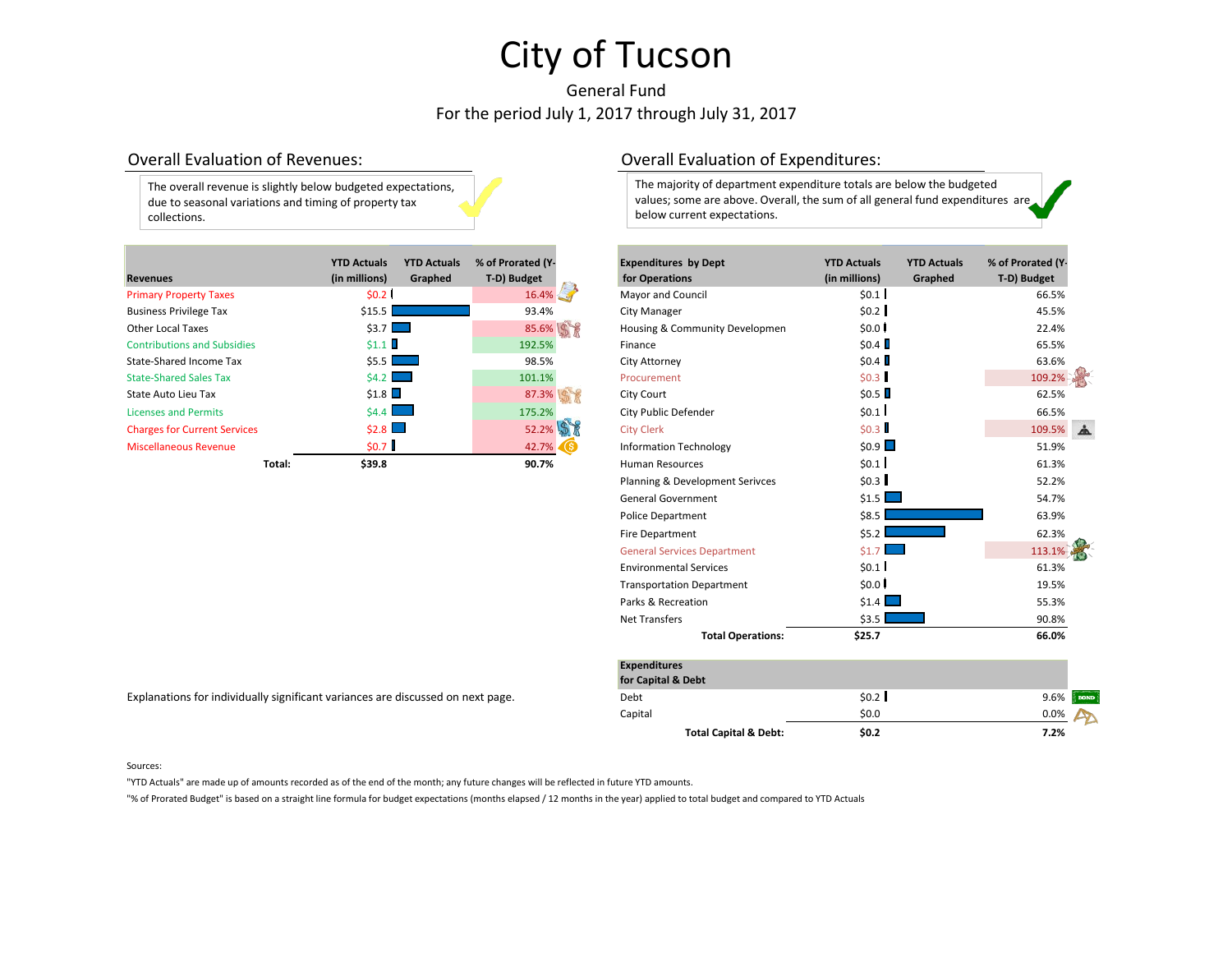# General Fund For the period July 1, 2017 through July 31, 2017



Primary Property Taxes are lower than budget by \$1 million due to timing of collections. We are currently in between semi-annual billing cycles.



Other local taxes are \$0.6 million lower than anticipated, due to lower than normal cell phone taxes collected, low summer temperatures driving down utility billings, and seasonal fluctuations. Fiscal year 2018 revenues are expected to be on target to match budget expectations as we get further into the fiscal year.

State Auto Lieu Tax revenues are \$0.3 million lower than anticipated, due to timing of receipts from the State of Arizona and seasonal fluctuations.



Charges for Current Services revenues are \$2.7 million lower than budgeted, less than expected Paramedic Service Charges (\$0.3 million), zoo admissions (\$0.045 million). Administration fees were \$2.0 million lower than expected in July due to timing of payments that were received in August.



Miscellaneous Revenues are \$0.9 million lower than budgeted for July, due to a lack of sales of Real Property (\$0.2 million), lower than expected General Revenues for various City services (\$0.4 million), Various Court Fees and Fines (\$0.2 million), Police revenues from Traffic and Forfeited Assets (\$0.1 million).

### Explanation of Revenue Variances Explanation of Expenditure Variances



Procurement expenditures exceed budgeted expectations by approximately \$25,000. This is due to the transition of the Procurement Card system to a new system. In August, there will be a \$36,893 correcting entry, which will bring total procurement expenses to 95.5% of the expected budgeted expenses.



The City Clerk is approximately \$26,000 over budget for July 2017 due to mass mailings and ballot materials for the upcoming general elections. Additionally, the City Clerk has made campaign matching fund contributions in July.



General Services Department expenditures for July were \$0.2 million higher than expected due to payroll and utility expenses that were paid from the General Fund although the budget appropriations for these expenses was moved to Fleet (Internal Services) and General Services Funds. Additionally, there were increased training costs due to changes made with Internal Service Funds.



Debt payments were less than budgeted because debt service payments are paid half in December/January and the remainder is paid at the end of the fiscal year.



Capital expenditures were less than expected due to scheudling of capital project expenditures. These projects include the Access Tucson real estate acquisition and the Permits Plus upgrade.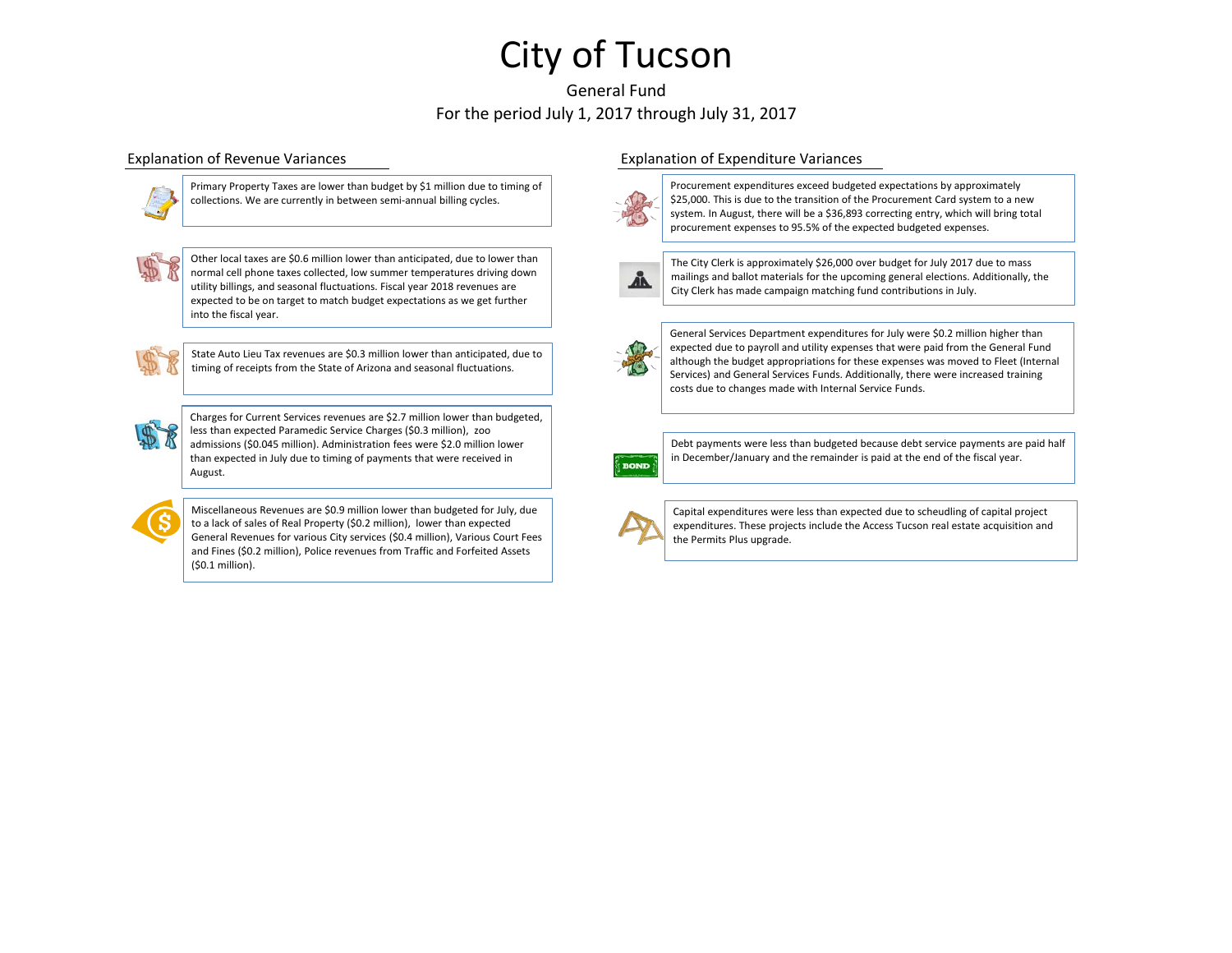Mass Transit including Sun Tran, Sun Van and Sun Link For the period July 1, 2017 through July 31, 2017

While individual line items are either above or below the expected budgetary value, the sum of all Sun Link & Sun Van revenue is less than the current expectation.



## Overall Evaluation of Revenues: Overall Evaluation of Expenditures:

While individual line items are either above or below the expected budgetary value, the sum of all expenditures meets the current expectation.

#### Data for Sun Tran and Sun Van **Sun Tran and Sun Van combined Sun Tran**

| <b>Revenues</b>                           | <b>YTD Actuals</b><br>(in millions) | <b>YTD Actuals</b><br>Graphed | % of Prorated<br>(Y-T-D) Budget | Operatin       |
|-------------------------------------------|-------------------------------------|-------------------------------|---------------------------------|----------------|
| <b>Rental and Lease Revenue</b>           | \$0.0 <sub>1</sub>                  |                               | 25.4%                           | City Pers      |
| <b>Grant Revenue</b>                      | 1.5 <sub>1</sub>                    |                               | 126.2%                          | Contract       |
| <b>Operating Revenue - Other Agencies</b> | 0.01                                |                               | 1.5%                            | Outside S      |
| <b>Fare Revenue</b>                       | 0.7                                 |                               | 64.5%                           | Supplies       |
| General Fund Subsidy                      | 3.6                                 |                               | 100.0%                          |                |
| <b>Advertising Revenue</b>                | 0.0                                 |                               | 0.0%                            |                |
| <b>Miscellaneous Revenue</b>              | 0.1                                 |                               | 312.6%                          |                |
| Total:                                    | \$6.0                               |                               | 83.7%                           | <b>Sun Van</b> |

#### Revenue Performance



Rental and lease revenue has decreased due to reduction in square footage. Budget is based on previous year revenues.



Grant Revenue is above budget by \$317 thousand.



Operating Revenue - Other Agencies billings are one month behind. Fare Revenue is lower than budget by \$400 thousand

|                                           | <b>YTD Actuals</b> | <b>YTD Actuals</b> | % of Prorated  |                                   | <b>YTD Actuals</b>   | <b>YTD Actuals</b> | % of Prorated  |
|-------------------------------------------|--------------------|--------------------|----------------|-----------------------------------|----------------------|--------------------|----------------|
| <b>Revenues</b>                           | (in millions)      | Graphed            | (Y-T-D) Budget | <b>Operating Expenditures</b>     | (in millions)        | Graphed            | (Y-T-D) Budget |
| <b>Rental and Lease Revenue</b>           | \$0.0              |                    | 25.4%          | <b>City Personnel Costs</b>       | \$0.0                |                    | 31.8%          |
| <b>Grant Revenue</b>                      |                    |                    | 126.2%         | <b>Contractor Personnel Costs</b> |                      |                    | $102.3\%$      |
| <b>Operating Revenue - Other Agencies</b> | 0.0                |                    | 1.5%           | <b>Outside Services</b>           | $0.4$ $\blacksquare$ |                    | 44.2%          |
| <b>Fare Revenue</b>                       | $0.7$ $\Box$       |                    | 64.5%          | <b>Supplies</b>                   | 0.71                 |                    | 63.9%          |
| General Fund Subsidy                      |                    |                    | 100.0%         | Total:                            | \$4.4                |                    | 84.3%          |
|                                           |                    |                    |                |                                   |                      |                    |                |

| Sun Van                           |       |           |
|-----------------------------------|-------|-----------|
| <b>Operating Expenditures</b>     |       |           |
| <b>City Personnel Costs</b>       | \$0.0 | No Budget |
| <b>Contractor Personnel Costs</b> | 0.8   | 97.2%     |
| <b>Outside Services</b>           | 0.1   | 20.9%     |
| <b>Supplies</b>                   | 0.0   | $-43.3%$  |
| Total:                            | \$0.9 | 65.4%     |
| Sun Tran and Sun Van combined     |       |           |
| <b>Non-Operating Expenditures</b> |       |           |
| Debt                              | \$0.0 | 0.0%      |
| Capital                           | 0.1   | 15.1%     |
| Total:                            | \$0.1 | 12.8%     |
| Evnanditura Darformanca           |       |           |

#### Expenditure Performance

due to a 19% reduction in ridership. The contractor Personnel actual costs are commingled with Sun Tran, Sun Van and Transit Services. When compared in total, actual costs are higher than budget by \$52 thousand.



Capital Outlay is below budget by \$583 thousand due to grant related projects not yet in progress. This would included new Sun Vans, a CNG fueling station, and storm water projects.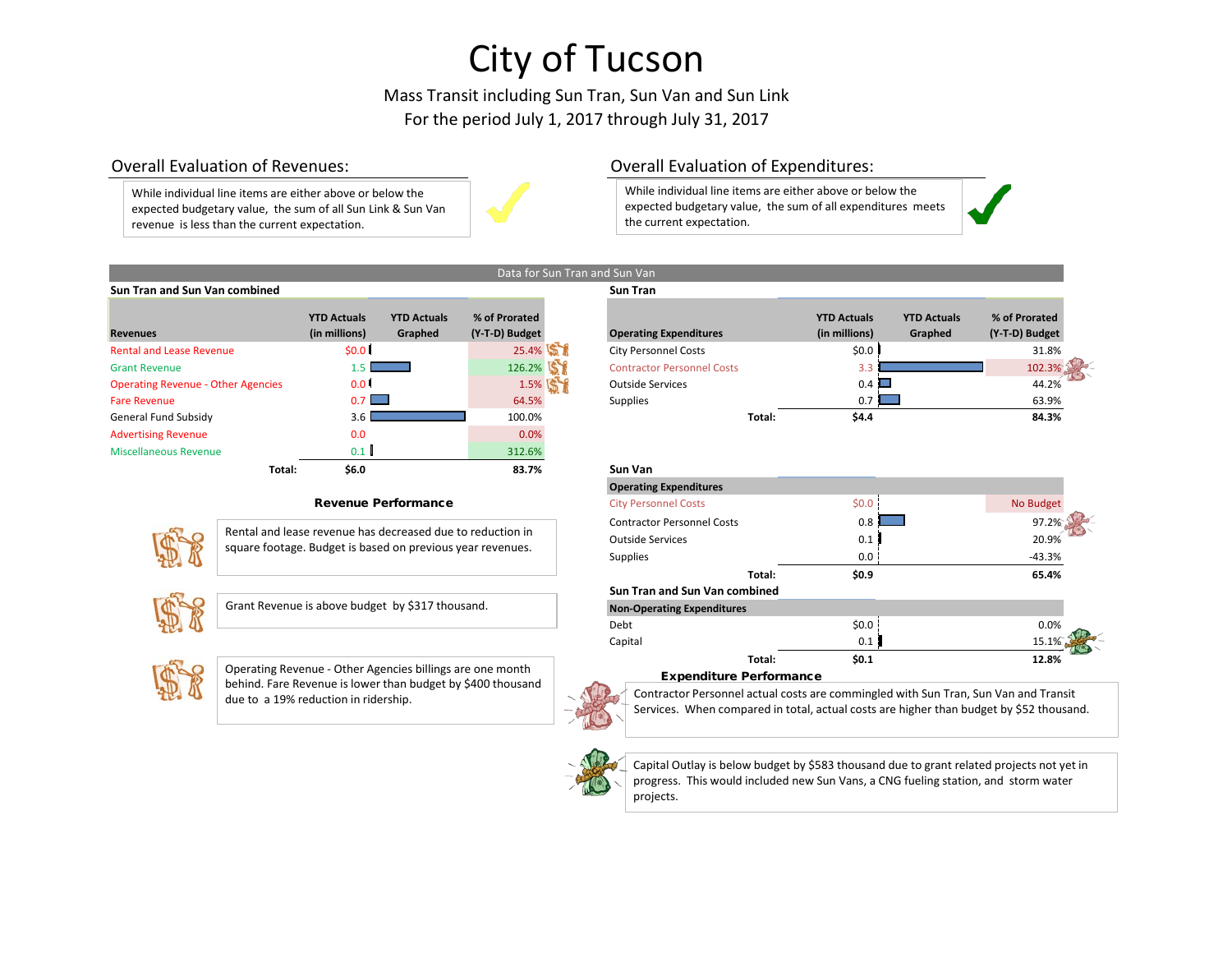## Mass Transit including Sun Tran, Sun Van and Sun Link For the period July 1, 2017 through July 31, 2017

While individual line items are either above or below the expected budgetary value, the sum of all Sun Link revenue meets the current expectation.

## Overall Evaluation of Revenues: Overall Evaluation of Expenditures:

While individual line items are either above or below the expected budgetary value, the sum of all Sun Link expenditures meets the current expectation.

### Data for Sun Link

### **Sun Link Sun Link**

| <b>Revenues</b>                           | <b>YTD Actuals</b><br>(in millions) | <b>YTD Actuals</b><br>Graphed | % of Prorated<br>(Y-T-D) Budget | <b>Operating Expenditures</b>     |        | <b>YTD Actuals</b><br>(in millions) | <b>YTD Actuals</b><br>Graphed | % of Prorated<br>(Y-T-D) Budget |
|-------------------------------------------|-------------------------------------|-------------------------------|---------------------------------|-----------------------------------|--------|-------------------------------------|-------------------------------|---------------------------------|
| <b>Grant Revenue</b>                      | \$0.0\$                             |                               | No Budget                       | <b>City Personnel Costs</b>       |        | \$0.0\$                             |                               | No Budget                       |
| <b>Operating Revenue - Other Agencies</b> | 0.0                                 |                               | 0.0%                            | <b>Contractor Personnel Costs</b> |        | 0.1                                 |                               | 72.5%                           |
| <b>Fare Revenue</b>                       | 0.O                                 |                               | 20.7%                           | <b>Outside Services</b>           |        | 0.1                                 |                               | 82.4%                           |
| <b>General Fund Subsidy</b>               | \$0.0\$                             |                               | 0.0%                            | <b>Supplies</b>                   |        | 0.0                                 |                               | $-194.2%$                       |
| <b>Advertising Revenue</b>                | 0.0                                 |                               | 0.0%                            |                                   | Total: | \$0.2\$                             |                               | 61.7%                           |
| <b>Miscellaneous Revenue</b>              | 0.0                                 |                               | 399.2%                          |                                   |        |                                     |                               |                                 |
| Total:                                    | \$0.0                               |                               | 5.2%                            | Sun Link                          |        |                                     |                               |                                 |

| % of Prorated<br>(Y-T-D) Budget | <b>Operating Expenditures</b>     |        | <b>YTD Actuals</b><br>(in millions) | <b>YTD Actuals</b><br>Graphed | % of Prorated<br>(Y-T-D) Budget |
|---------------------------------|-----------------------------------|--------|-------------------------------------|-------------------------------|---------------------------------|
| No Budget                       | <b>City Personnel Costs</b>       |        | \$0.0                               |                               | No Budget                       |
| 0.0%                            | <b>Contractor Personnel Costs</b> |        | 0.1                                 |                               | 72.5%                           |
| 20.7%                           | <b>Outside Services</b>           |        | 0.1                                 |                               | 82.4%                           |
| 0.0%                            | <b>Supplies</b>                   |        | 0.0                                 |                               | $-194.2%$                       |
| 0.0%                            |                                   | Total: | \$0.2                               |                               | 61.7%                           |

### **Total: \$0.0 5.2% Sun Link**

| <b>Non-Operating Expenditures</b> |                 |         |
|-----------------------------------|-----------------|---------|
| Debt                              | \$0.0           | 0.0%    |
| Capital                           | 0.0             | 0.0%    |
|                                   | \$0.0<br>Total: | $0.0\%$ |

#### Revenue Performance



As of July1, 2017, Fare Revenue for Sun Link consisted of only regular farebox revenue. Other revenues should be seen with the start of fall classes at the University of Arizona and the tourist season.



July and August General Fund Subsidies will be recorded in August.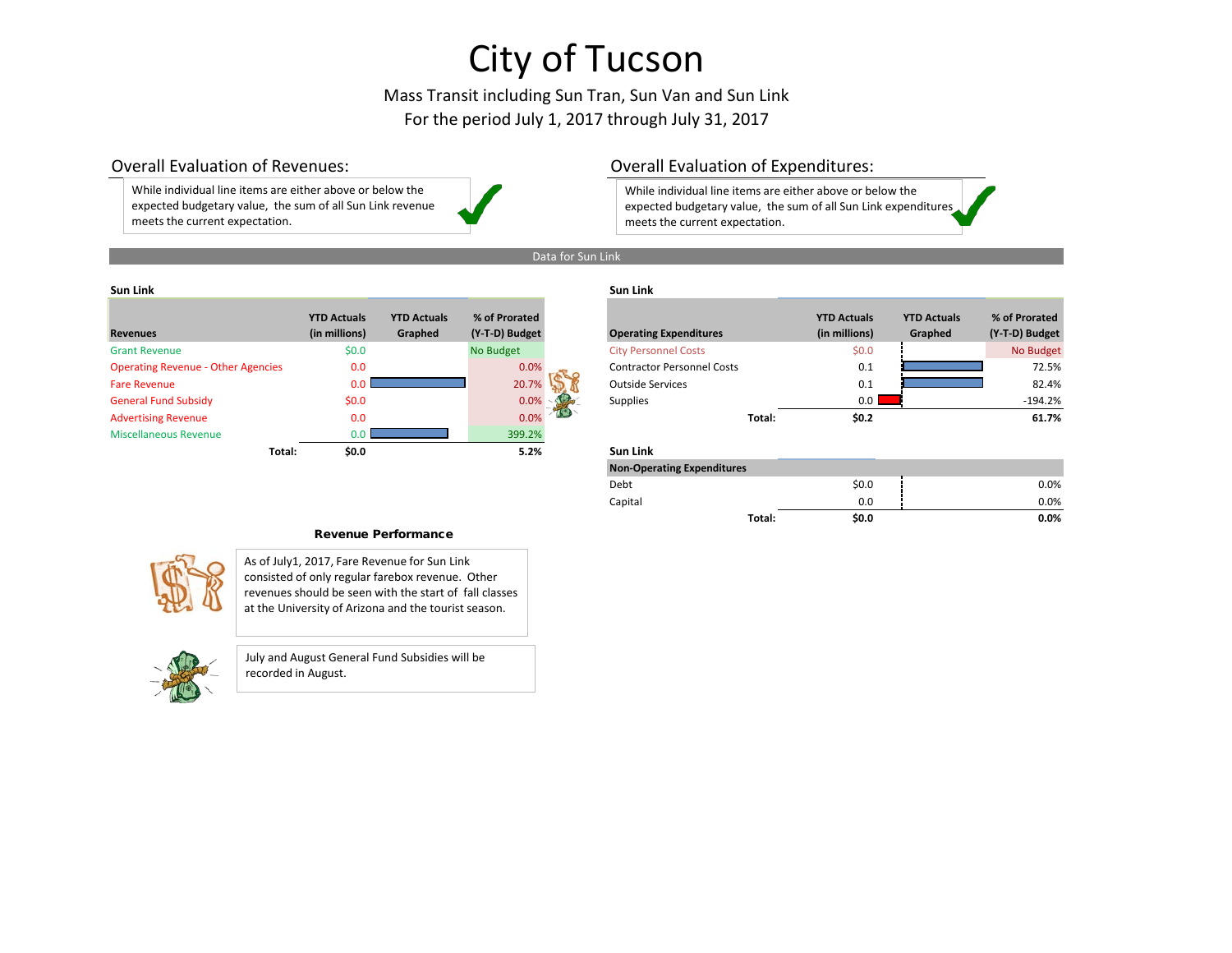# Water Utility Fund For the period July 1, 2017 through July 31, 2017

All revenue line items meet or exceed the current expectation. In total, expenditures are within the current expectation.



| <b>Revenues</b>                       | <b>YTD Actuals</b><br>(in millions) | <b>YTD Actuals</b><br>Graphed | % of Prorated (Y-<br>T-D) Budget | <b>Operating Expenditures</b> |        | <b>YTD Actuals</b><br>(in millions) | <b>YTD Actuals</b><br>Graphed | % of Prorated (Y<br>T-D) Budget |
|---------------------------------------|-------------------------------------|-------------------------------|----------------------------------|-------------------------------|--------|-------------------------------------|-------------------------------|---------------------------------|
| <b>Metered Water Sales</b>            | Ś17                                 |                               | 147.4% \$                        | Salaries, Wages, Benefits     |        |                                     |                               | 66.5%                           |
| <b>Other Fees Charged for Service</b> | $5.3$ $\blacksquare$                |                               | 127.8%                           | <b>Contractual Services</b>   |        |                                     |                               | 68.0%                           |
| <b>Capital Contributions</b>          | 0.3 <sub>1</sub>                    |                               | 124.0%                           | <b>Commodities</b>            |        | 0.3                                 |                               | 37.1%                           |
| Investment Income                     | 0.2                                 |                               | 576.0%                           | Interest Expense              |        | 1.4 I                               |                               | 30.7%                           |
| <b>Grants</b>                         | 0.0                                 |                               | 0.0%                             | <b>Miscellaneous Expense</b>  |        | 0.3                                 |                               | No Budget                       |
| <b>Miscellaneous Revenue</b>          | 0.0 <sub>1</sub>                    |                               | 20.6%                            | <b>Net Transfers</b>          |        | 0.2                                 |                               | No Budget                       |
| Total:                                | \$23.7                              |                               | 140.6%                           |                               | Total: | \$8.7                               |                               | 58.9%                           |

# Overall Evaluation of Revenues: Overall Evaluation of Expenditures:



Depreciation does not require the use of funds, so it is not budgeted.

| <b>Depreciation Expense</b> | <b>YTD Actuals</b><br>(in millions) | <b>YTD Actuals</b><br>Graphed            |
|-----------------------------|-------------------------------------|------------------------------------------|
| Depreciation/Amortization   | 0.0                                 | Depreciation will generate once year end |

### Expense Performance

were increased on metered and reclaimed sales. Salaries, Wages, Benefits actual expenditures are lower by \$1.1 million as compared to budget due to positions budgeted for (approximately 40 positions), but unfilled.



Contractual Service expenses are less than budget by \$2 million of which the majority of the reductions are coming from \$212 thousand in property tax payments, \$181 thousand in surveys and consultants, \$500 thousand in CAP



Net Transfers of \$158 thousand have been paid towards the In Lieu Tax. Budgeted amount will be revised going forward.

# Revenue Performance

At the beginning of fiscal year 2018, water rates



Other fees charged for service is higher than budget for fiscal year 2018 due to \$1.2 million in Central Arizona Project surcharge fees and reclaimed water sales.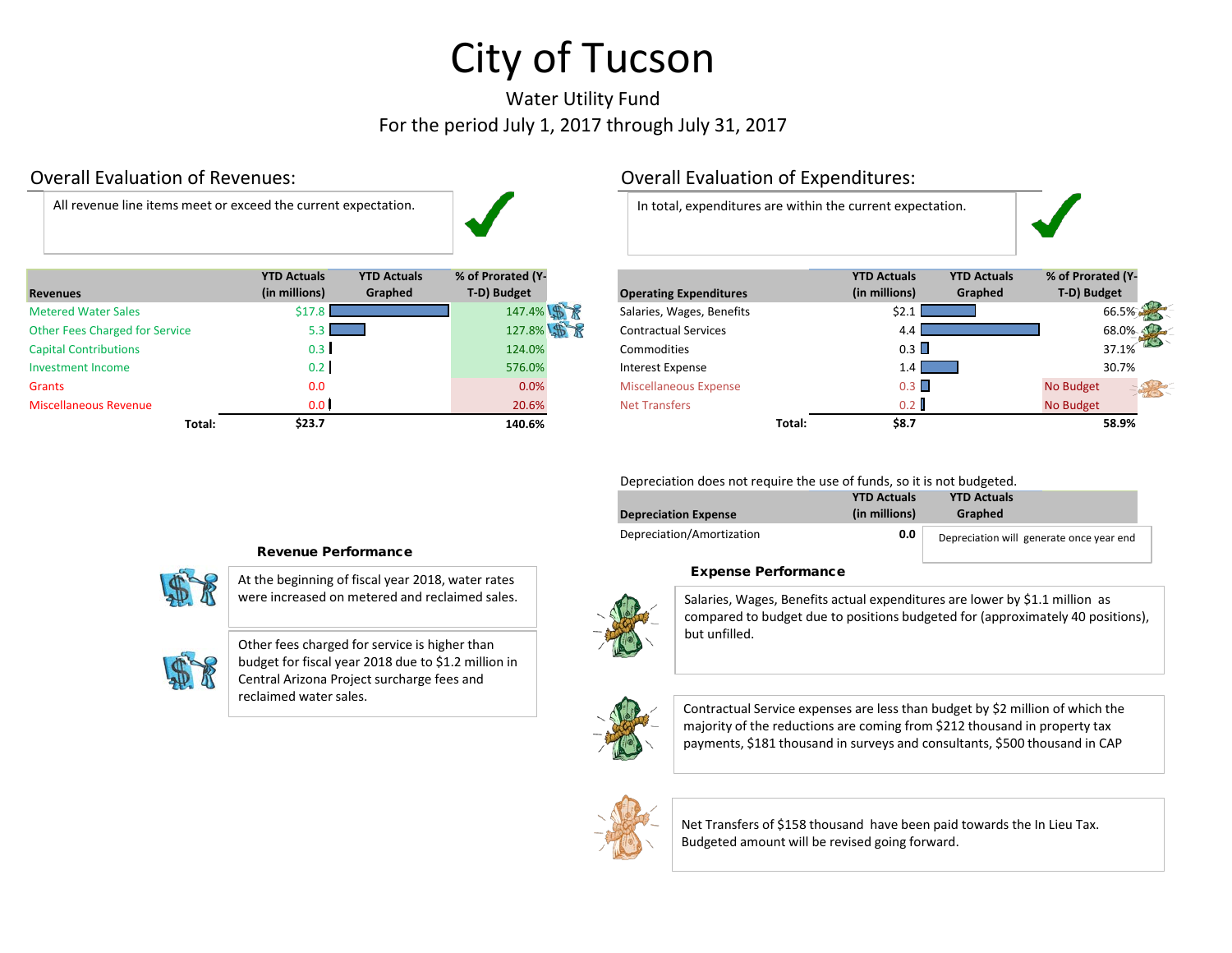### **CITY OF TUCSON, ARIZONA STATEMENT OF NET POSITION TUCSON GOLF ENTERPRISE FUND**

| <b>ASSETS</b><br>Current assets:            |                  |
|---------------------------------------------|------------------|
| Cash and Cash Equivalents                   | \$<br>1,011,777  |
| Accounts Receivable, Net                    | 412,035          |
| Inventories                                 | 214,327          |
| Total current assets                        | 1,638,139        |
| Noncurrent assets:                          |                  |
| <b>Other Assets - Restricted</b>            | 80,835           |
| Land and Construction in Progress           | 2,701,865        |
| Other Capital Assets, Net                   | 11,386,693       |
| Total noncurrent assets                     | 14,169,393       |
| <b>Total assets</b>                         | 15,807,532       |
| <b>LIABILITIES</b>                          |                  |
| <b>Current liabilities:</b>                 |                  |
| <b>Accounts Payable</b>                     | 77,803           |
| <b>Accrued Payroll Liabilities</b>          | 60,616           |
| <b>Interfund Payable</b>                    | 931.620          |
| Due to Other Agencies                       | 32,052           |
| <b>Accrued Interest Payable</b>             | 3,482            |
| <b>Refundable Deposits</b>                  | 979              |
| <b>Current Portion of Contracts Payable</b> | 84,026           |
| <b>Advances From Customers</b>              | 88,011           |
| <b>Total current liabilities</b>            | 1,278,589        |
| Noncurrent liabilities:                     |                  |
| <b>Contracts Payable</b>                    | 105,411          |
| Loans and Notes Payable                     | 1,626,413        |
| <b>Total noncurrent liabilities</b>         | 1,731,824        |
| <b>Total liabilities</b>                    | 3,010,413        |
| <b>NET POSITION</b>                         |                  |
| Net Investment in capital assets            | 13,899,121       |
| Unrestricted Amounts (deficit)              | (1,102,002)      |
| <b>Total net position</b>                   | \$<br>12,797,119 |